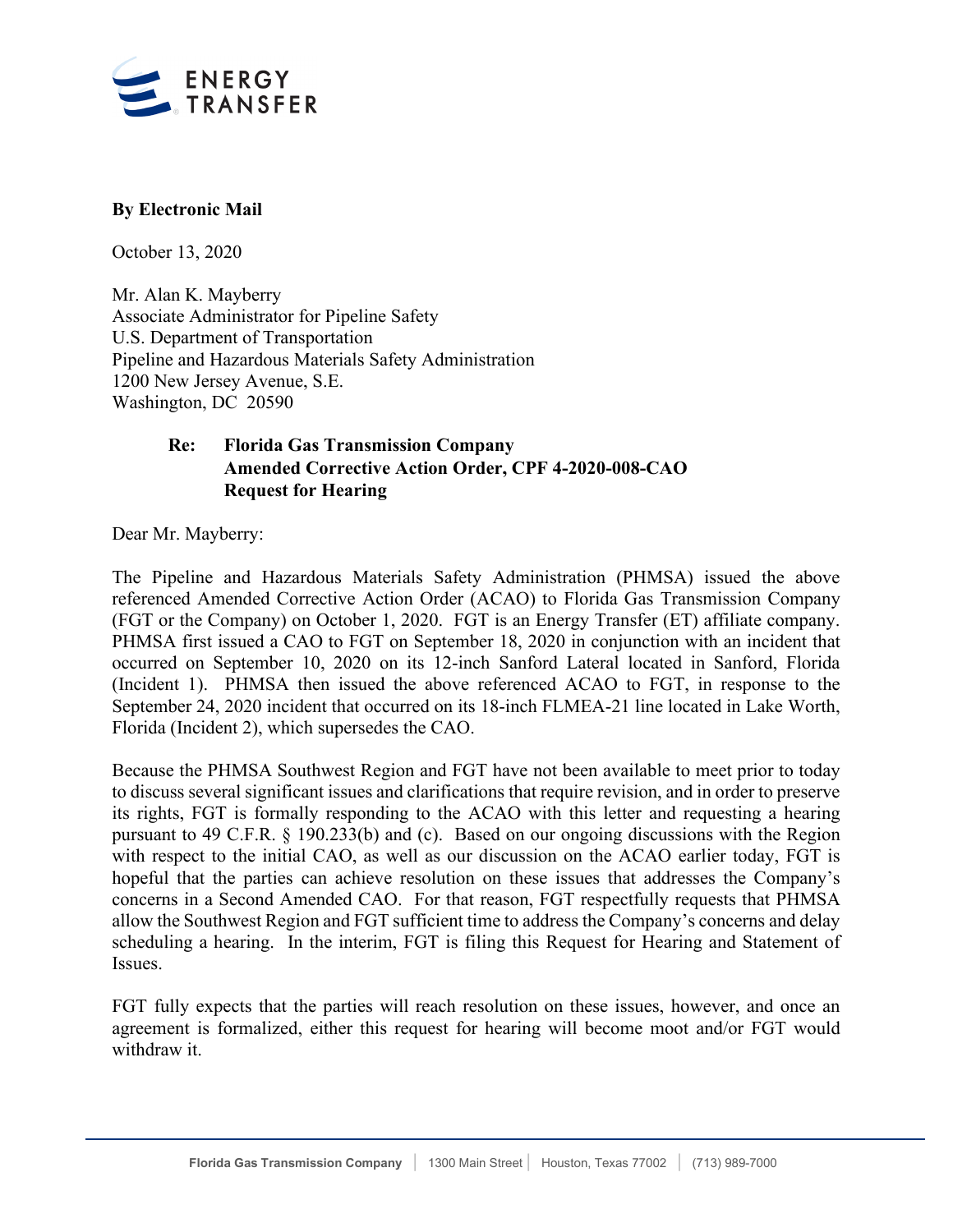### **Request for Hearing**

In the event the parties are unable to informally reach a resolution, FGT is timely filing this Request for Hearing because certain provisions and statements contained in the ACAO warrant modification and/or clarification based on both the statutory and regulatory requirements for factors to be considered in issuing a CAO and the scope of corrective actions. Modifications to the ACAO are necessary to comply with applicable law and better guide both PHMSA and FGT during implementation of the order, as well as to make a number of factual corrections. Accordingly, FGT intends to raise the following issues at the Hearing.

### **Statement of Issues**

**1. ACAO Scope and Definitions: "Incident 2 Affected Pipeline" (ACAO, Definitions, p. 3)**  ("*Means the entire 67.04 miles of the 18-inch FLMEA-21 pipeline and the 60.2 miles of the 24-inch FLMEB-21 pipeline*")

The definition of "Incident 2 Affected Pipeline" is overly broad regarding the 18-inch FLMEA-21 pipeline because the mileage listed in the CAO appears to include a newer vintage of 36-inch mainline downstream of MLV 20-5R and a portion of the 18-inch pipeline that is already subject to a lower maximum allowable operating pressure (MAOP) (722 psig) than the segment of the 18 inch pipeline that experienced the failure. Second, the definition includes within its scope 60.2 miles of the 24-inch FLMEB-21 pipeline which does not exhibit any characteristics similar to the pipe that ruptured on September 24, 2020. For these reasons, FGT would propose to revise the "Incident 2 Affected Pipeline" to "the entire 33.3 miles of the 18-inch FLMEA-21 pipeline from compressor station 21 to receiver valve 20-5R and the 15.4 miles of the 24-inch FLMEB-21 pipeline from MLV 20-3A to MLV 20-4A." This definition more appropriately excludes the 36-inch and 18-inch lower MAOP pipe downstream of receiver valve 20-5R and limits the inclusion of the 24-inch FLMEB-21 pipeline to the segment parallel to the segment of the 18-inch FLMEA-21 pipeline which experienced the failure and that is defined as the "Isolated Segment" for Incident 2.

## **2. Factual Corrections and Clarifications**

There are several inaccurate factual references and other errors contained in the ACAO which FGT requests be corrected or clarified, including the following:

| No.            | <b>ACAO Reference</b>                     | <b>FGT Correction/Clarification</b>                                  |
|----------------|-------------------------------------------|----------------------------------------------------------------------|
|                |                                           |                                                                      |
|                |                                           | "the operating pressure along the pipeline will not exceed eighty    |
| 1.             | Corrective Actions Item 2.a ("Operating   | percent $(80\%)$ twenty $(20\%)$ of the actual operating pressure in |
|                | Pressure Restriction of the Affected      | effect immediately prior to the failure on September 24, 2020.       |
|                | Pipelines") (ACAO, p. 7)                  |                                                                      |
| $\mathfrak{D}$ | findings<br>for "Incident"<br>Preliminary | The rupture occurred near mile post 15 on the 12-inch Sanford        |
|                | 1." (ACAO, p. 2)                          | Lateral (12-inch line or Sanford Lateral) that feeds a Duke          |
|                |                                           | Energy Power Plant and several LDC meter stations, (not just         |
|                |                                           | the Sanford Florida Public Utilities as presently stated in the      |
|                |                                           | ACAO.                                                                |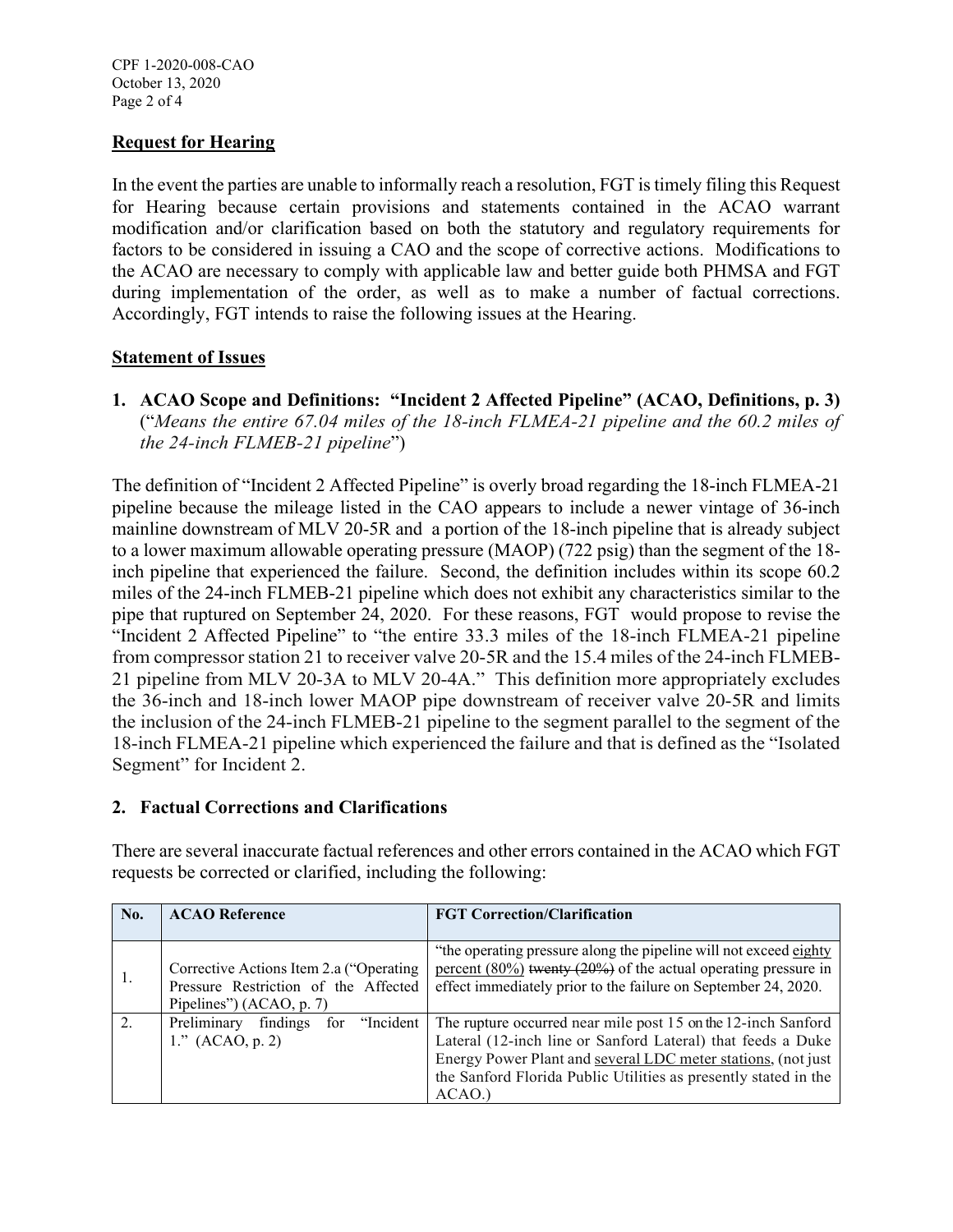| No. | <b>ACAO</b> Reference                                                                                                                                                                                                                                                                                                                                                                                                                                                                                                                                             | <b>FGT Correction/Clarification</b>                                                                                                                                                                                                                                                                                                                                                                                                                                                                                                                                                                                                                                                                                                                                                                                                                                                                                                                                     |
|-----|-------------------------------------------------------------------------------------------------------------------------------------------------------------------------------------------------------------------------------------------------------------------------------------------------------------------------------------------------------------------------------------------------------------------------------------------------------------------------------------------------------------------------------------------------------------------|-------------------------------------------------------------------------------------------------------------------------------------------------------------------------------------------------------------------------------------------------------------------------------------------------------------------------------------------------------------------------------------------------------------------------------------------------------------------------------------------------------------------------------------------------------------------------------------------------------------------------------------------------------------------------------------------------------------------------------------------------------------------------------------------------------------------------------------------------------------------------------------------------------------------------------------------------------------------------|
| 3.  | for "Incident<br>Preliminary findings<br>2." (ACAO, p. 2)                                                                                                                                                                                                                                                                                                                                                                                                                                                                                                         | "The rupture occurred approximately 350 feet north of the<br>intersection of the Florida Turnpike exit ramp and Lake<br>Worth Road in Lake Worth, Florida"                                                                                                                                                                                                                                                                                                                                                                                                                                                                                                                                                                                                                                                                                                                                                                                                              |
| 4.  | Preliminary findings for "Incident 2"<br>and FLMEB-21 pipeline, 4 <sup>th</sup> and 5 <sup>th</sup><br>bullets. (ACAO, pp. 4-5)                                                                                                                                                                                                                                                                                                                                                                                                                                   | The FLMEA-21 pipeline supplies gas to power plants,<br>industrial facilities, and LDC's in South Florida. (not three<br>power plants and four regulator stations that supply natural<br>gas to local distribution systems as stated in the ACAO)<br>The 18-inch FLMEA-21 pipeline that shares the ROW<br>with FGT's 24-inch (FLMEB-21) and which runs parallel<br>to the FLMEA-21 pipeline and is located approximately 20<br>feet away.<br>The FLMEB-21 pipeline experienced no<br>apparent collateral damage due to Incident 2.<br>The FLMEA-21 pipeline is currently shut in between<br>FGT's Main Line Valve (MLV) 20-3 and MLV 20-4,<br>approximately 15 miles. The mainline segment is shut in<br>(no flow) and isolated from the FLMEB-21 mainline from<br>CS 21(MP 838.5) to MLV 20-5R. (not At MLV 20-3 there<br>is a crossover to the FLMEB-21 24-inch and another<br>crossover at MLV 20-4 to revert back to the FLMEA-21<br>18-inch as stated in the ACAO). |
| 5.  | Preliminary findings for "Incident 2"<br>and FLMEA-21 pipeline, 7 <sup>th</sup> bullet.<br>(ACAO, p. 5)                                                                                                                                                                                                                                                                                                                                                                                                                                                           | In 2017, (not 2018 as stated in the ACAO) FGT performed<br>on ILI of the FLMEA-21 pipeline which showed no<br>actionable anomalies, not 2018 as noted in the ACAO.                                                                                                                                                                                                                                                                                                                                                                                                                                                                                                                                                                                                                                                                                                                                                                                                      |
| 6.  | Preliminary findings for "Incident 2"<br>and FLMEB-21 pipeline, 10 <sup>th</sup><br>bullet. (ACAO, p. 5) ("There have<br>been two reportable incidents on the<br>FLMEA-21 pipeline since 2009 that<br>were attributed to Stress Corrosion<br>Cracking (SCC). The first was in May<br>2009 in Palm City, Florida, which<br>resulted in a rupture of the pipeline.<br>The second was a leak on the pipeline<br>that occurred in December 2012 in<br>Lake Worth, Florida. The 2012 leak<br>was approximately 400-feet north of<br>the rupture site for Incident 2.") | This preliminary findings contain a number of errors. To<br>correct these the following language is suggested:<br>There has been one reportable incident on the FLMEA-21<br>pipeline since 2012 that was attributed to Stress Corrosion<br>Cracking (SCC). The reportable incident was a leak on the<br>pipeline that occurred in December 2012 in Lake Worth,<br>Florida. The 2012 leak was approximately 400-feet north<br>of the rupture site for Incident 2.<br>Florida Gas experienced two in service incidents on pre-<br>1970 LF-ERW pipe manufactured by Youngstown Sheet<br>and Tube. lines. One was occurred in 2009 on the FLMEA-<br>20 18" mainline and resulted in Corrective Action Order<br>CPF Nos. 2-2009-1002H and one occurred in 2012 on the<br>FLMEA-18 20" mainline and resulted in Corrective Action<br>Order CPF Nos. 2-2012-1005H.                                                                                                             |
| 6.  | Preliminary findings for "Incident 2"<br>11 <sup>th</sup><br>FLMEB-21<br>pipeline,<br>and<br>bullet. (ACAO, p. 5) ("PHMSA issued<br>Corrective Action Orders (CPF Nos. 2-<br>2009-1002H and 2-2012- 1005H) for<br>each of the previous two failures on the<br>FLMEA-21 pipeline.")                                                                                                                                                                                                                                                                                | These references are both incorrect and should be omitted.<br>CPF No. 2-2009-1002H was issued in response to a failure<br>on the FLMEA-20 pipeline, and CPF No. 2-2012-1005H<br>was issued in response to a 2012 failure on FLMEA-18 due<br>to a pre-existing hook crack and a hard spot.                                                                                                                                                                                                                                                                                                                                                                                                                                                                                                                                                                                                                                                                               |